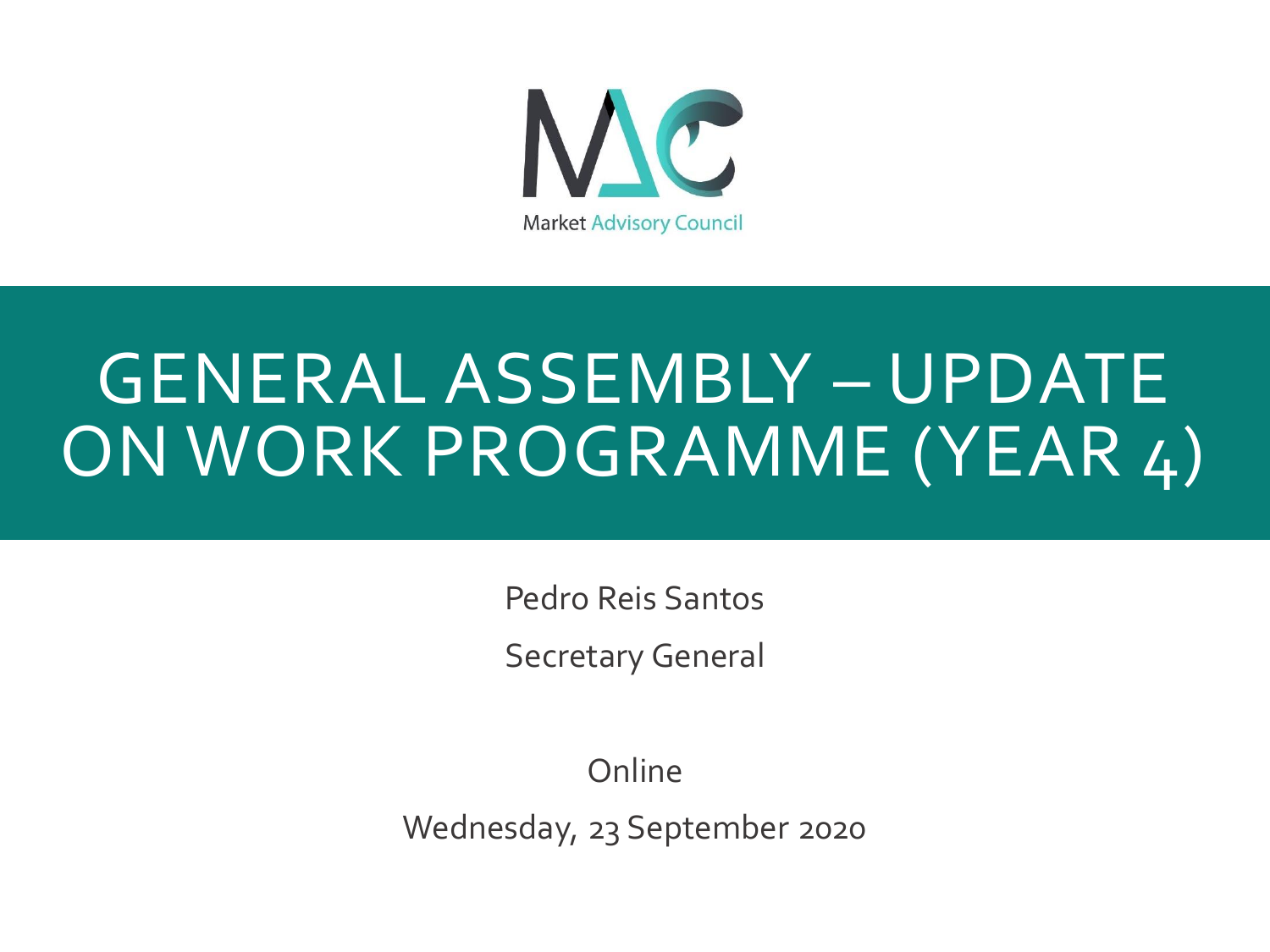- **Under the Work Programme for Year 4, MAC priorities and deliverables cover the following topics:**
	- (1) Future Funding Priorities for EMFF
	- (2) Revision of Control Regulation
	- (3) Certification Schemes
	- (4)Trade Agreement
	- (5) Level Playing Field
	- (6) IUU Regulation
	- (7) Plastics
	- (8) Brexit and implications for the market
	- (9) Landing obligation and implications for the market
	- (10) Collaboration with STECF
	- (11) Other work

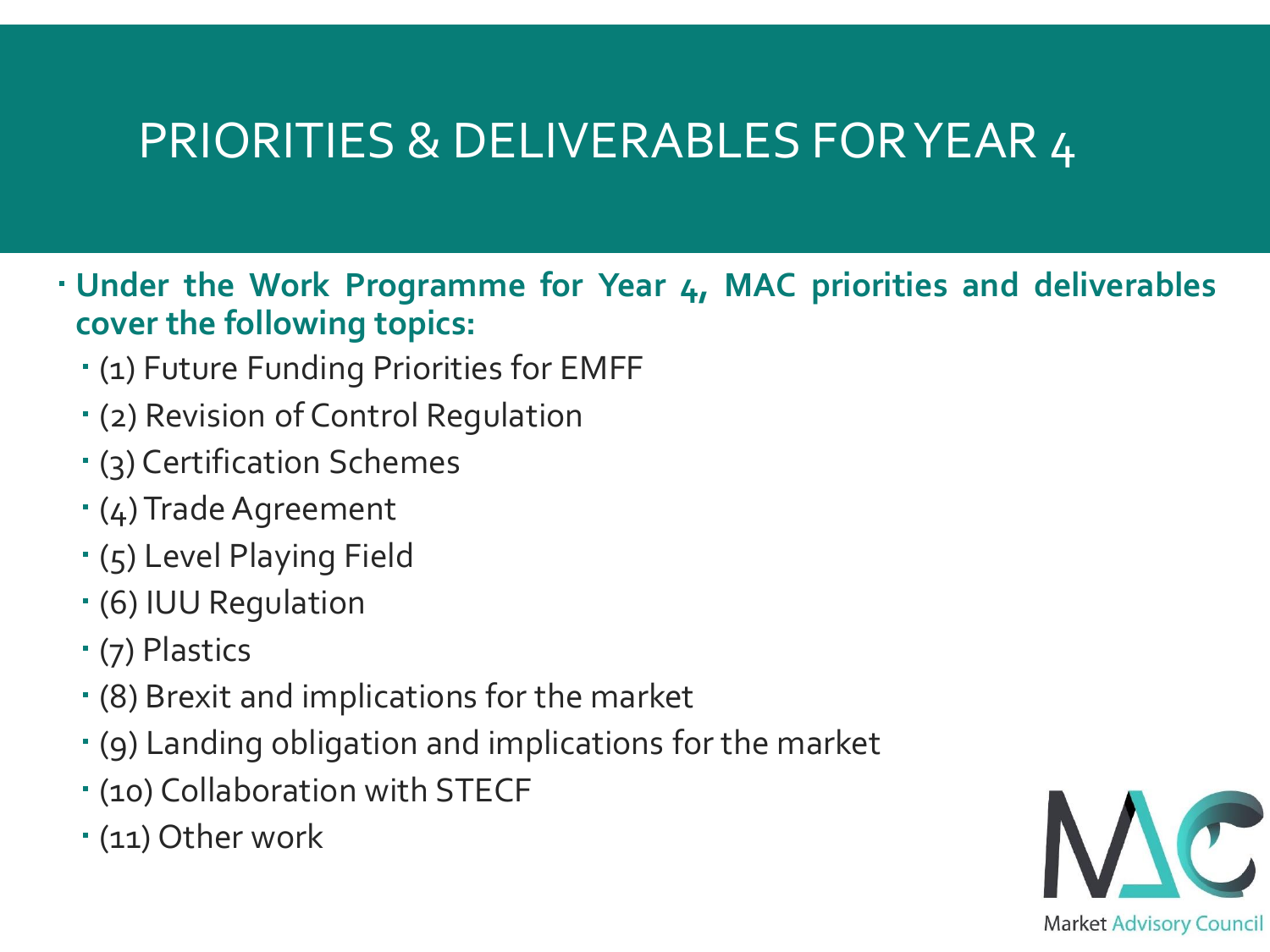#### **(1) Future Funding Priorities for EMFF**

- As soon as tangible outcomes from inter-institutional negotiations become available
	- Discussed in WG. Following inter-institutional negotiations. Exchange of views held with EP PECH Committee Rapporteur (September 2020)

#### **(2) Revision of Control Regulation**

- As soon as tangible outcomes from inter-institutional negotiations become available
	- Discussed in WG. Following legislative developments. Exchange of views held with EP PECH Committee Rapporteur (September 2020)

#### **(3) Certification Schemes**

- Advice on the potential need to update current legislation in respect of certification schemes in February 2020 – April 2020
	- Online workshop organised (13-15 July 2020)

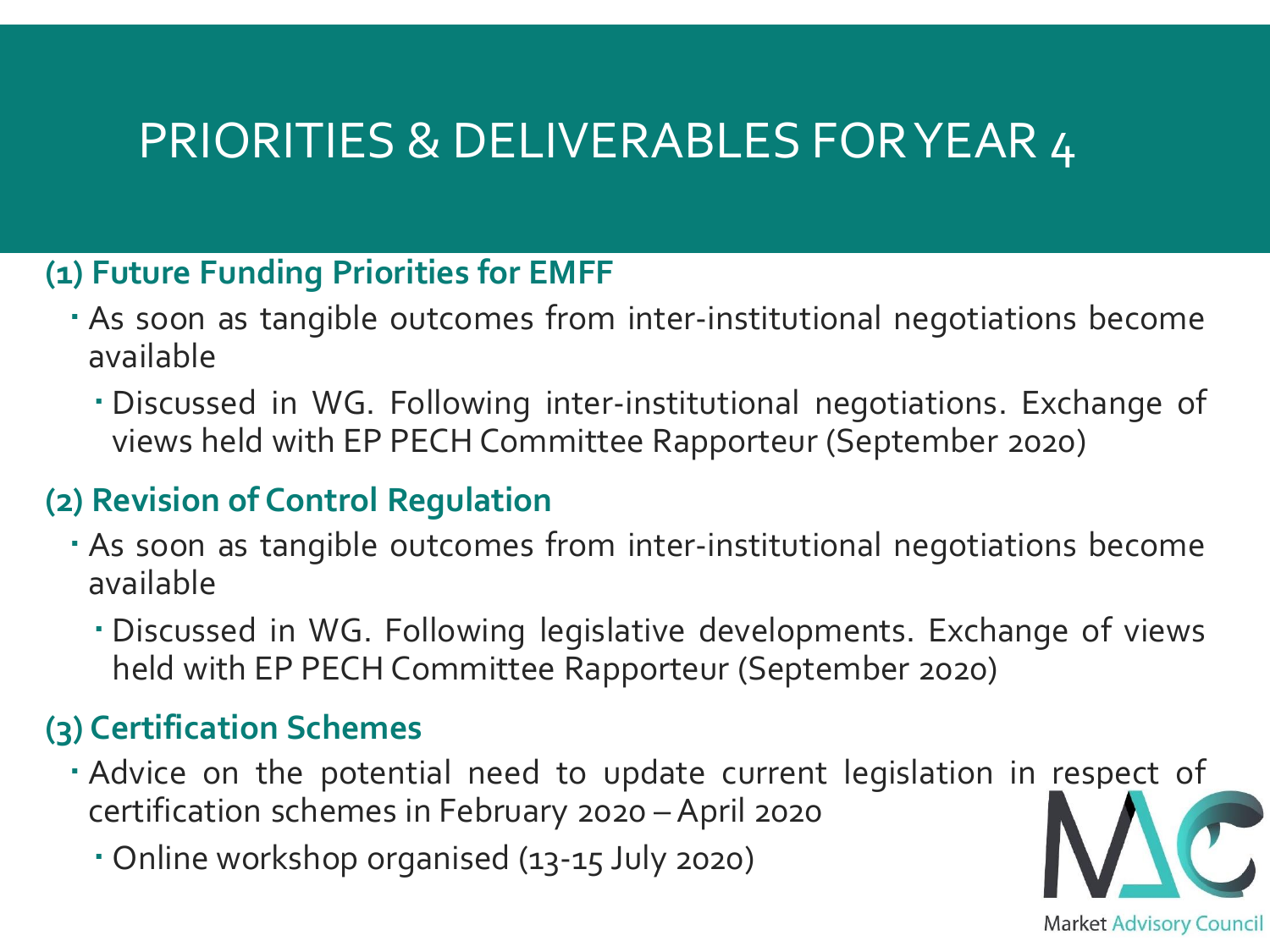#### **(4)Trade Agreements**

- Contributions to public consultations and ad hoc advices
	- Discussed in WG. Advice on ACP countries roadmap (November 2019)

#### **(5) Level Playing Field**

- February 2020 April 2020
	- Adopted under Year 4 (September 2019)

#### **(6) IUU Regulation**

- Advice to be produced in the second half ofYear 4
	- Draft on import control schemes discussed in WG (September 2020)

#### **(7) Plastics**

- Advice to be produced in the second half ofYear 4
	- Workshop organised with NWWAC (November 2019)
	- Joint Acs Advice on SUP & Fishing for Litter (July 2020)
	- Draft on Plastics and Seafood Supply Chain discussed inWG